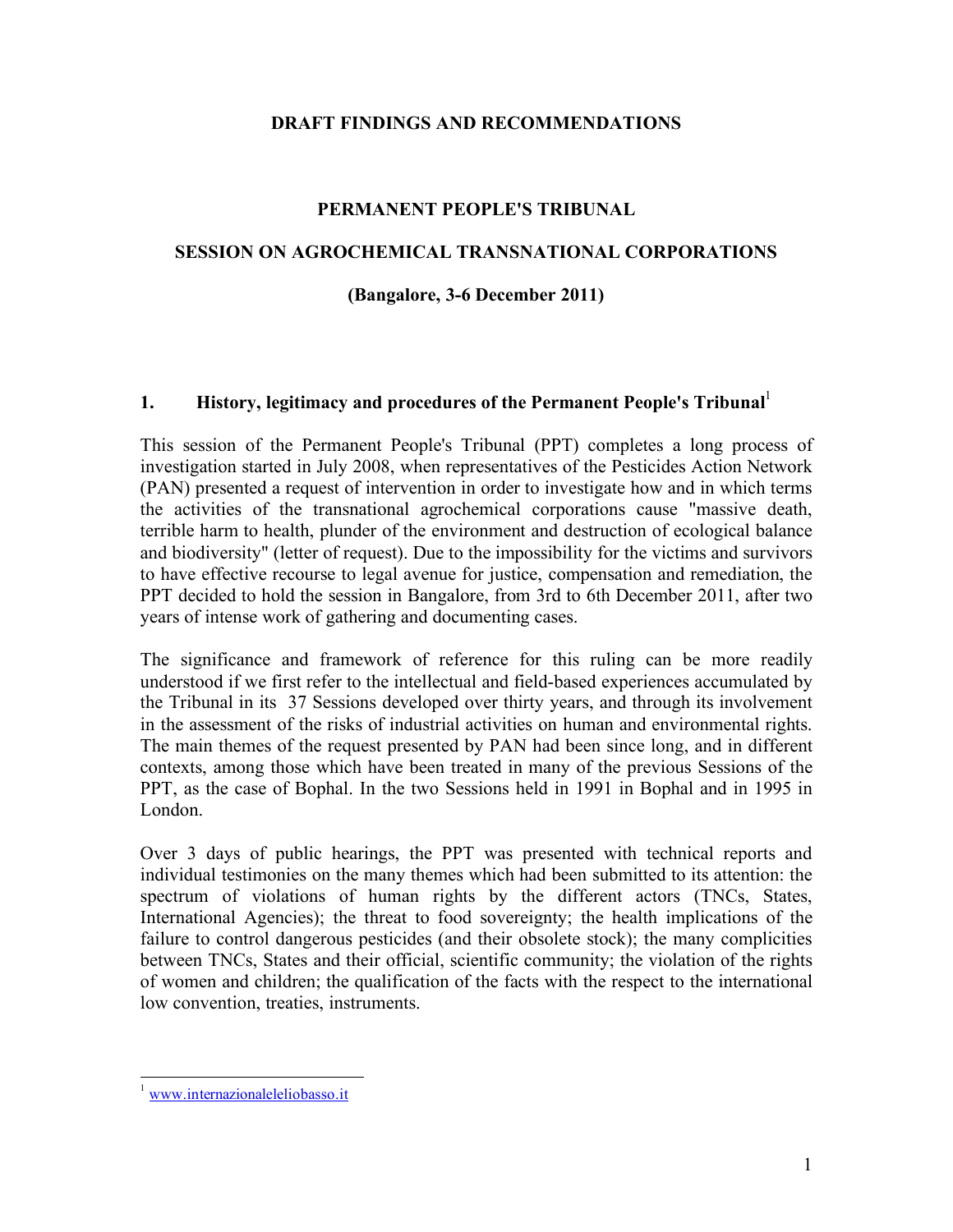The jury was composed of the following members: Upendra Baxi (India), who acted as the President of the Jury; Elmar Altvater (Germany); Ibrahima Ly (Senegal); Ricarda Steinbrecher (Germany); Gianni Tognoni (Italy).

Based on the wealth and on the robustness of the documentations and the testimonies, the jury has reached the following conclusion, whose detailed motivations have been drafted in a provisional form and will become fully available in their final formulation over the next few weeks in the web page of the PPT and of the PAN.

# **2. Findings**

The Tribunal makes the following declaration of responsibility for the six indicted MNCs and three Governments in particular and further also declares the responsibilities of all States, international organizations, UN Specialist Agencies, all other institutions of global governance.

AS CONCERNS THE INDICTED SIX CORPORATIONS (BASF, BAYER, DOW CHEMICAL, DUPONT, MONSANTO)

- The Tribunal finds on all evidence presented before it the six MNCs responsible for gross, widespread and systematic violations of the right to health and life, economic, social and cultural rights, as well as of civil and political rights, and women and childrens' rights.
- The Tribunal also finds these corporations responsible for their systematic conduct resulting in violation of indigenous peoples' human rights and other entitlements.
- The Tribunal further finds that their systematic acts of corporate governance have caused avoidable catastrophic risks, increasing the prospects of extinction of biodiversity, including species whose continued existence is necessary for reproduction of human life.

## AS CONCERNS THE THREE SPECIFICALLY INDICTED STATES

The United States of America (USA), the Swiss Confederation (Switzerland) and the Federal Republic of Germany (Germany) have failed to comply with their internationally accepted responsibility to promote and protect human rights, especially of vulnerable populations and their specific customary and treaty obligations in the sphere of environment protection in the following ways:

- The three States, where six corporations are registered and headquartered, have failed to adequately regulate, monitor and discipline these entities by national laws and policy;
- The concerned States have not as fully respected human rights and social movement citizens protests against human rights violation in the moves towards a Second Green Revolution, not having learnt the lesson of the First.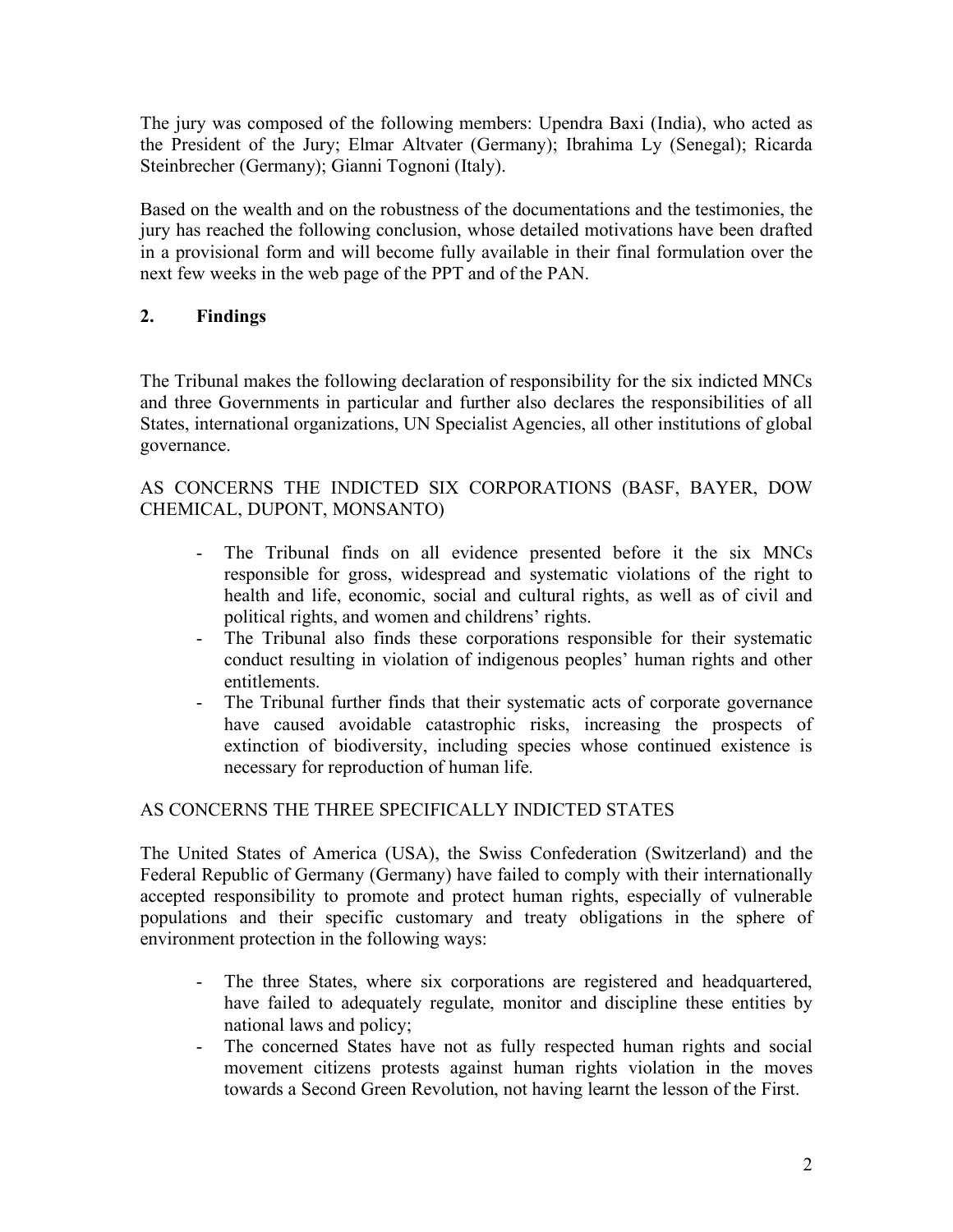The concerned States have unjustifiably promoted a double standard approach prohibiting the production of hazardous chemicals at home while allowing their own MNCs and unrestrained license for this enterprises in other States, especially of the Global South.

## AS CONCERNS HOST STATES

- The Tribunal finds that for technology-importing States (the Host States) there is no justification for any pursuit of accelerated economic development which puts at grave and sustained long–term risk both for the natural resources and the affected populations. The global South States have a remarkable record in preventing for example an ever more expansive regulatory presence of the WTO and in their authorship (and further development) of the UN Declaration on the Right to Development.

The magic carpet type hospitality offered to hazardous MNCs sits in complete contrast with its otherwise progressive international leadership in some global arenas. In particular, the Tribunal finds the Host States fully responsible for:

- Not adequately protecting human rights and social movement activists from vexation and harassment.
- Not adequately protecting independent scientists who on serious scientific research demonstrate severe future risks inherent to the development and distribution of chemical substances and process.
- Not taking all necessary steps to limit the global corporate ownership of knowledge production in universities and related research sites and not recognizing the value of ingenious knowledge and social relationships they create and sustain.
- Not fully pursuing alternative and less hazardous forms of agricultural production without having learnt the full lessons from the First Green Revolution.

## AS CONCERNS THE UN SPECIALIST AGENCIES

The Tribunal finds that:

- Some of the policies especially of the WHO, FAO and ILO are not fully responsive to the urgency of regulation and redress, as articulated by suffering peoples, and human rights and social movement activist groups and associations. A more proactive role is especially indicated in the field of hazardous agrochemical and agribusiness MNCs. Further, the UNESCO ought to take expeditious and effective steps for protection of academic and scientific freedom of researchers and specialists who raise justifiable alarm over the long term impact of pesticides, herbicides, and other products.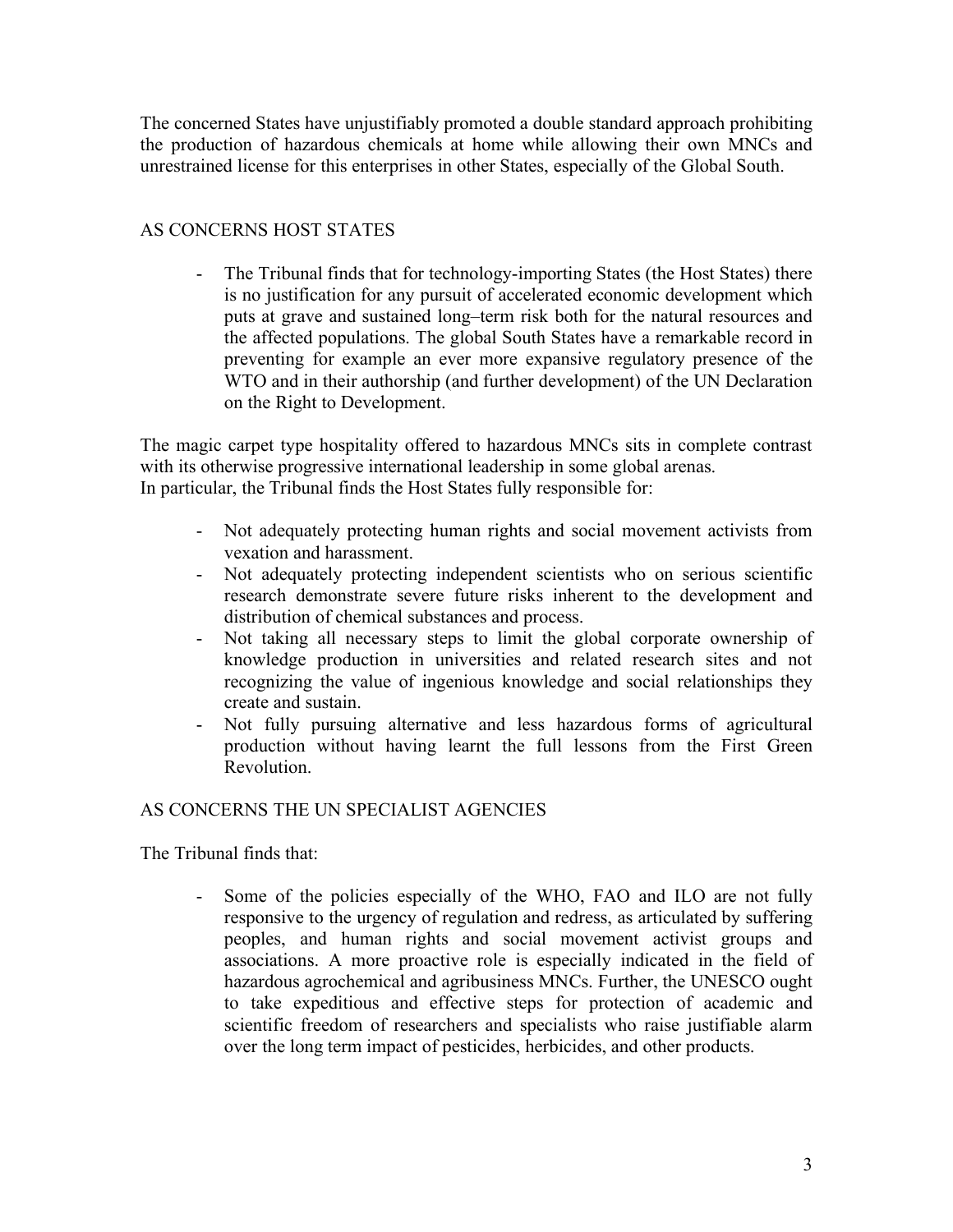## AS CONCERNS GLOBAL GOVERNANCE INSTITUTIONS

The Tribunal finds that:

- The policies of WTO in relation to Intellectual Property Rights, especially the hard regime of patent, protection is not balanced with any sincere regard for the grave long-term hazards to humans and nature already posed by the activities of agribusiness and agrochemical industries.
- The international financial institutions have yet to develop policies concerning their support for hazardous manufacture, application, or process: it is not entirely clear to us why a strict regime of human rights conditionalities is as yet not contemplated in this regard.
- Institutions of global governance ought to play a more proactive role in protecting human rights and social movement activists from vexation and harassment, and more responsive to task of regulation and redress as articulated by suffering peoples, and human rights and social movement activist groups and associations.

## **3. Recommendations**

The Tribunal recommends:

## FOR NATIONAL GOVERNMENTS

- to prosecute the [defendant, accused] agrochemical companies in terms of criminal liability rather than civil liability.
- to take action to restructure international law so as to make the agrochemical corporations accountable for their activity and products.
- to accept a less heavy burden of proof on the victims and to fully commit to and legislate for the precautionary principle.
- to prevent TNCs from directly or indirectly harassing and intimidating scientists, farmers and human rights and environmental defenders, in any form, including judicial harassment.

## FOR BOTH NATIONAL GOVERNMENTS AND INTERNATIONAL AND INTERGOVERNMENTAL ORGANISATIONS

- to subordinate the assignment and the keeping/maintaining/continuation of a patent to the respect and upholding of human rights and the welfare of the populations. This includes the protection of biodiversity and ecosystems.